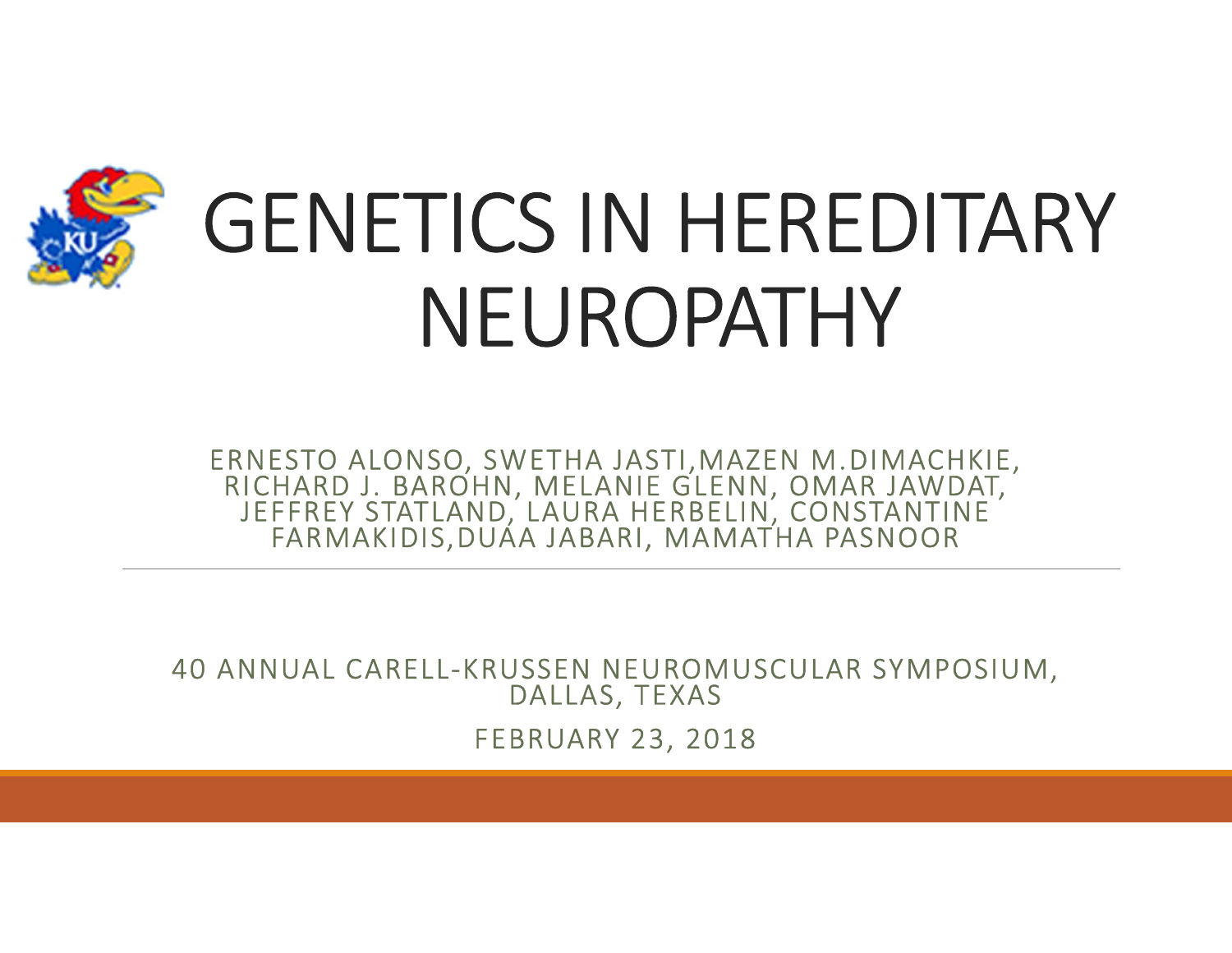# Background

Hereditary neuropathies are a large group of genetically and phenotypically heterogeneous disorders, categorized by involvement of motor, sensory and or autonomic nerves ( Dyck, 2005)

#### Divided in 3 categories

◦Hereditary motor and sensory neuropathies (HMSN) also known CMT ◦Hereditary motor neuropathies (HMN) ◦Hereditary sensory and autonomic neuropathies (HSAN)

#### Diagnosis is established based on history and clinical assessment

#### About seventy genes have been described in the literature to cause inherited neuropathies (Rossor, 2013)

Inheritance : autosomal dominant, autosomal recessive, X-linked inheritance patterns, sporadic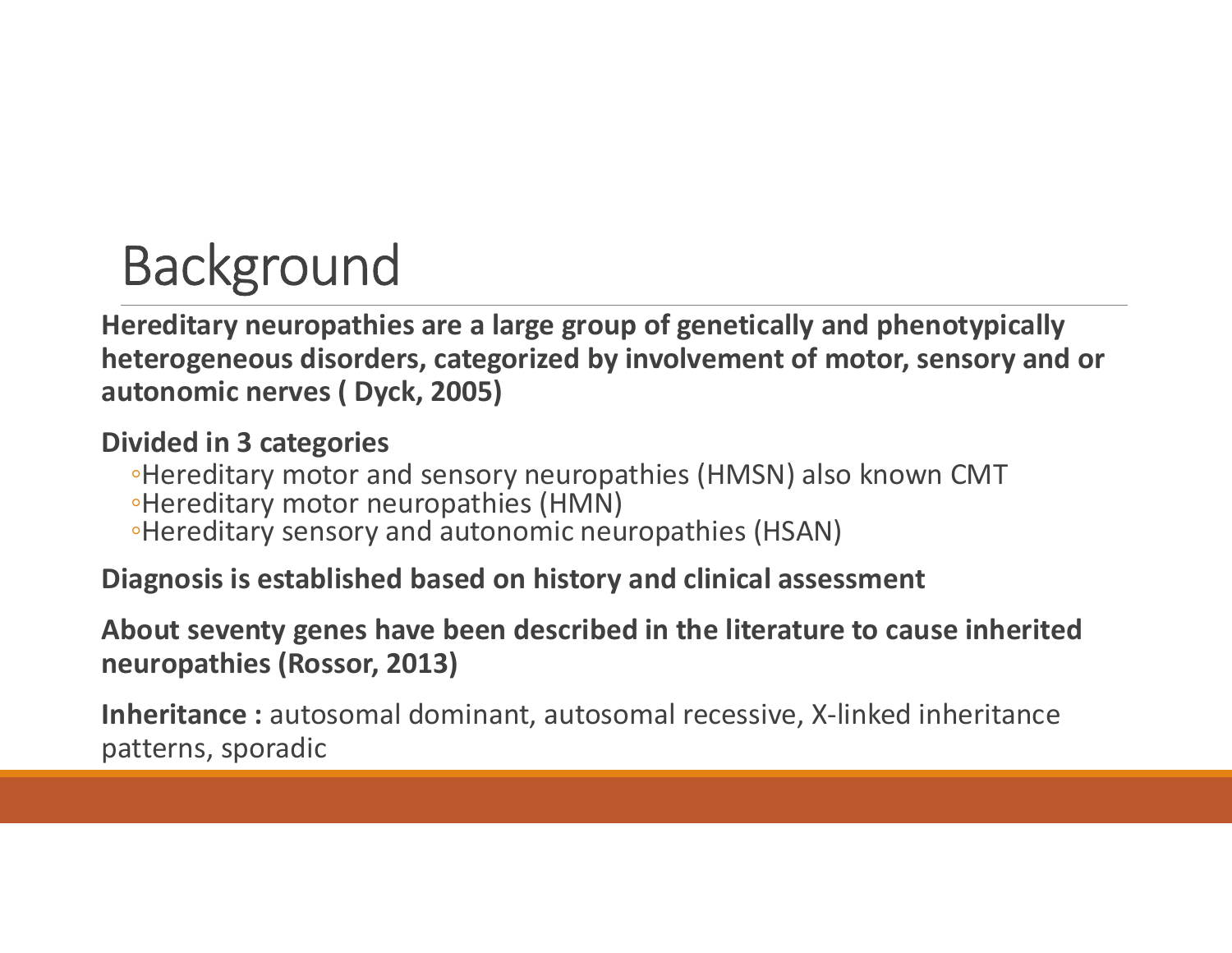# Background

#### A genetic diagnosis is identified in

- 
- **Sackground**<br> **A genetic diagnosis is identified in**<br>
 50-70% of Charcot-Marie-Tooth disease (Vallat , 2013) patients<br>• 30% of hereditary sensory and autonomic neuropathy (HSAN) (Rotthier, 2012)<br>• 20% of distal motor neu ◦ 30% of hereditary sensory and autonomic neuropathy (HSAN) (Rotthier, 2012)
- 20% of distal motor neuropathy (Rossor, 2012)

## With increasing availability of genetic testing new mutations are being identified with associated clinical phenotypes

- PMP22 deletions cause 80 % of HNPP cases
- PMP22 duplications cause 70 % of CMT 1 cases
- <p>\n• 50-70% of Character-Marie-Tooth disease (Vallat, 2013) patients<br/>\n• 30% of hereditary sensory and automobile neuropathy (HSAN) (Rothier, 2012)<br/>\n• 20% of distal motor neuropathy (Rossor, 2012)<br/>\n</p>\n<p>\nWith increasing availability of genetic testing new mutations are being identified<br/>\nwith associated clinical phenotypes<br/>\n• PMP22 deletions cause 80 % of HNPP cases<br/>\n• PMP22 duplications cause 70 % of CMT 1 cases<br/>\n• Pathogenic mutations in some genes have been associated with multiple<br/>\nphenotypes or clinical patterns ( eg mutations in GARS gene can be associated<br/>\nwith Character-MarieTooth type 2D or with distal SMA type V)\n</p>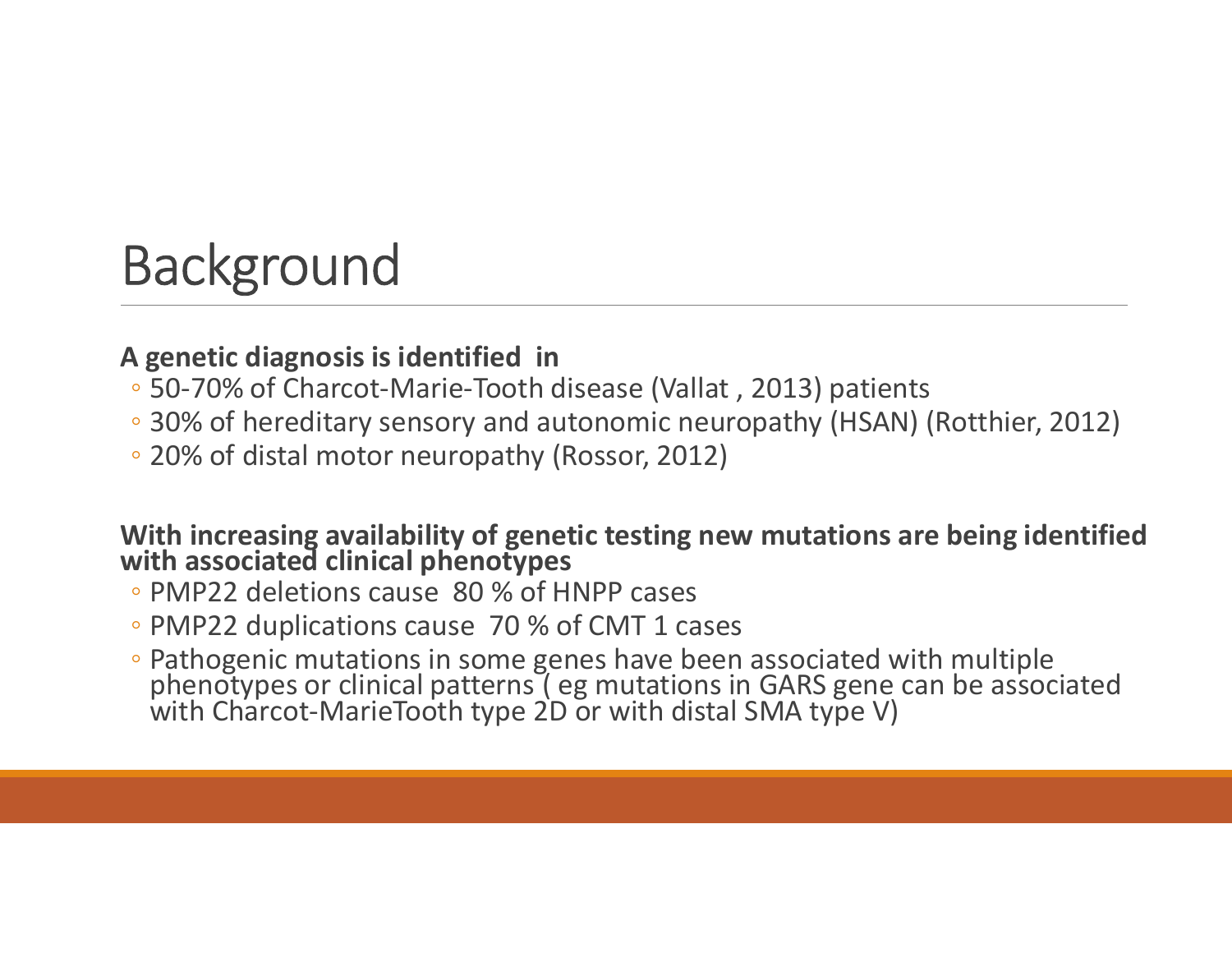# Objectives /Study Design

#### •Objective

- To review the genetic mutations identified in patients with suspected hereditary neuropathy at KUMC
- Associate with the clinical phenotypes
- Study Design: Retrospective chart review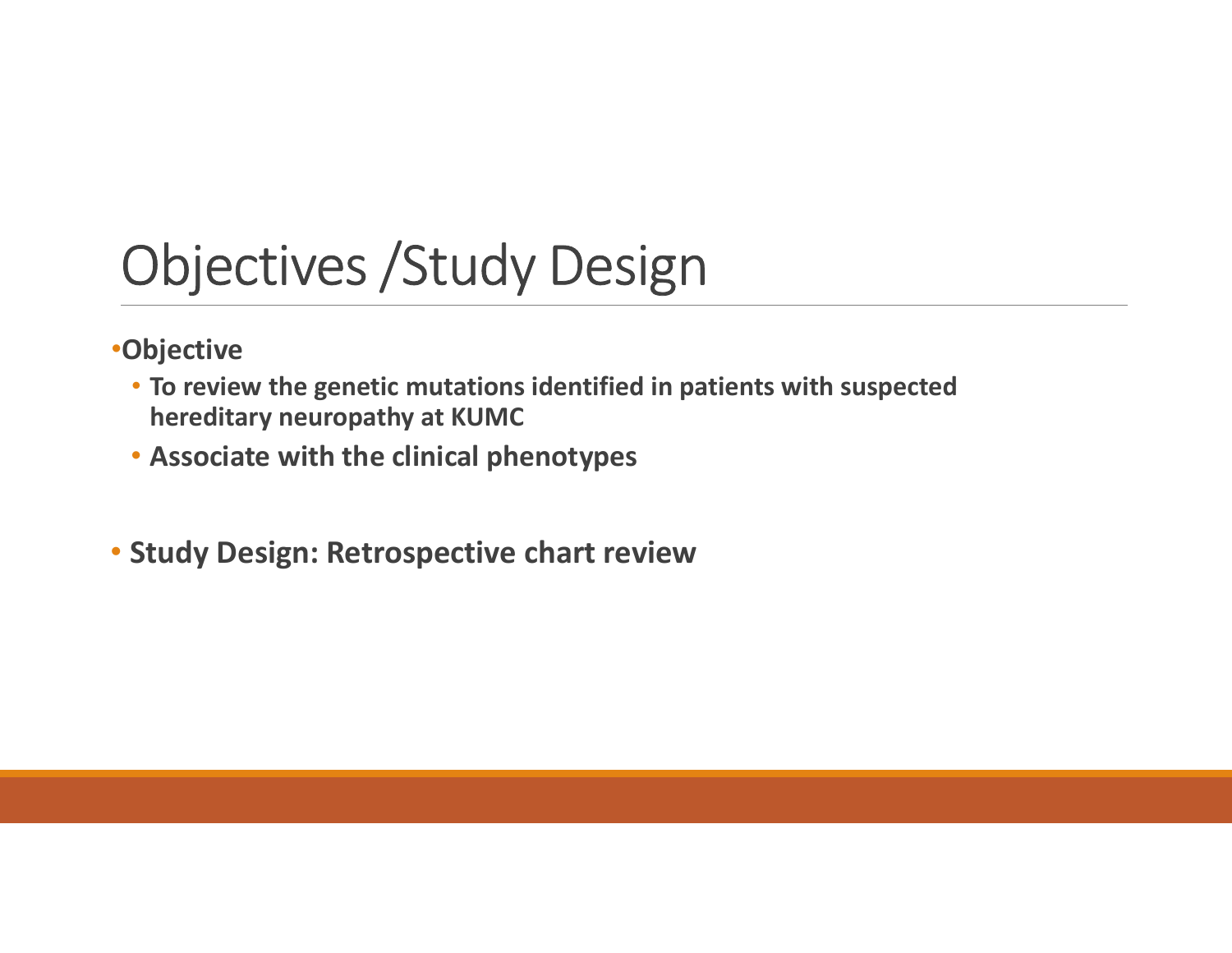# Methods

- IRB approval for exempt status was obtained
- •A retrospective chart review was performed of patients with suspected hereditary neuropathy with genetic testing performed between January 2013 to December 2017
- •100 charts were reviewed to date
- •Information was collected on the demographics, clinical findings, laboratory data, electro diagnostic testing and genetic testing results
- •Data obtained based on available free genetic testing through Alynlam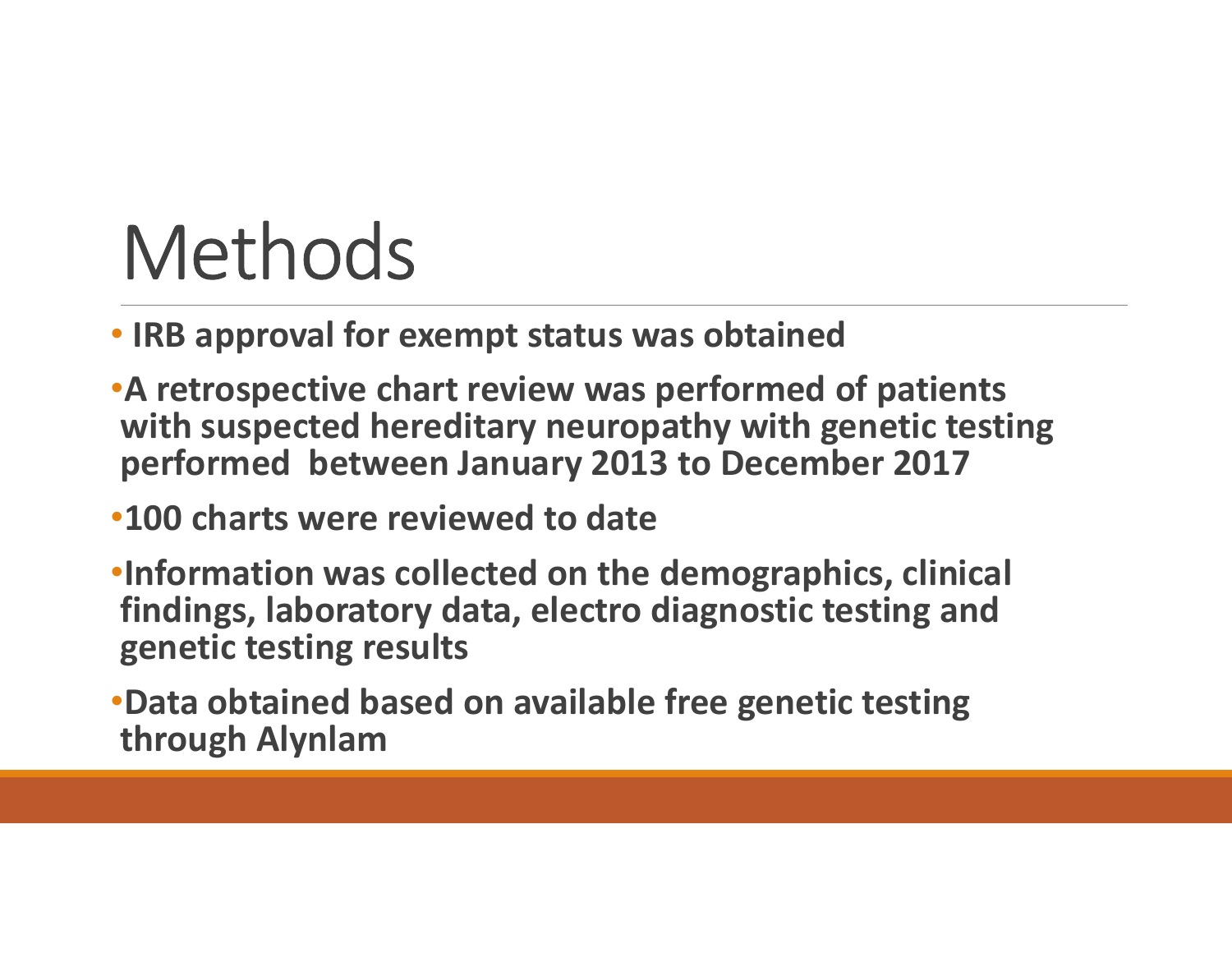- •Total number of charts reviewed: 100 Results<br>Fotal number of charts reviewed: 100<br>Demographics:<br>• Mean Age : 57.91 ± 14.95<br>• Gender: Male 57, Female 43<br>Positive family history: 25
- •Demographics:
	-
	- Gender: Male 57, Female 43
- Positive family history: 25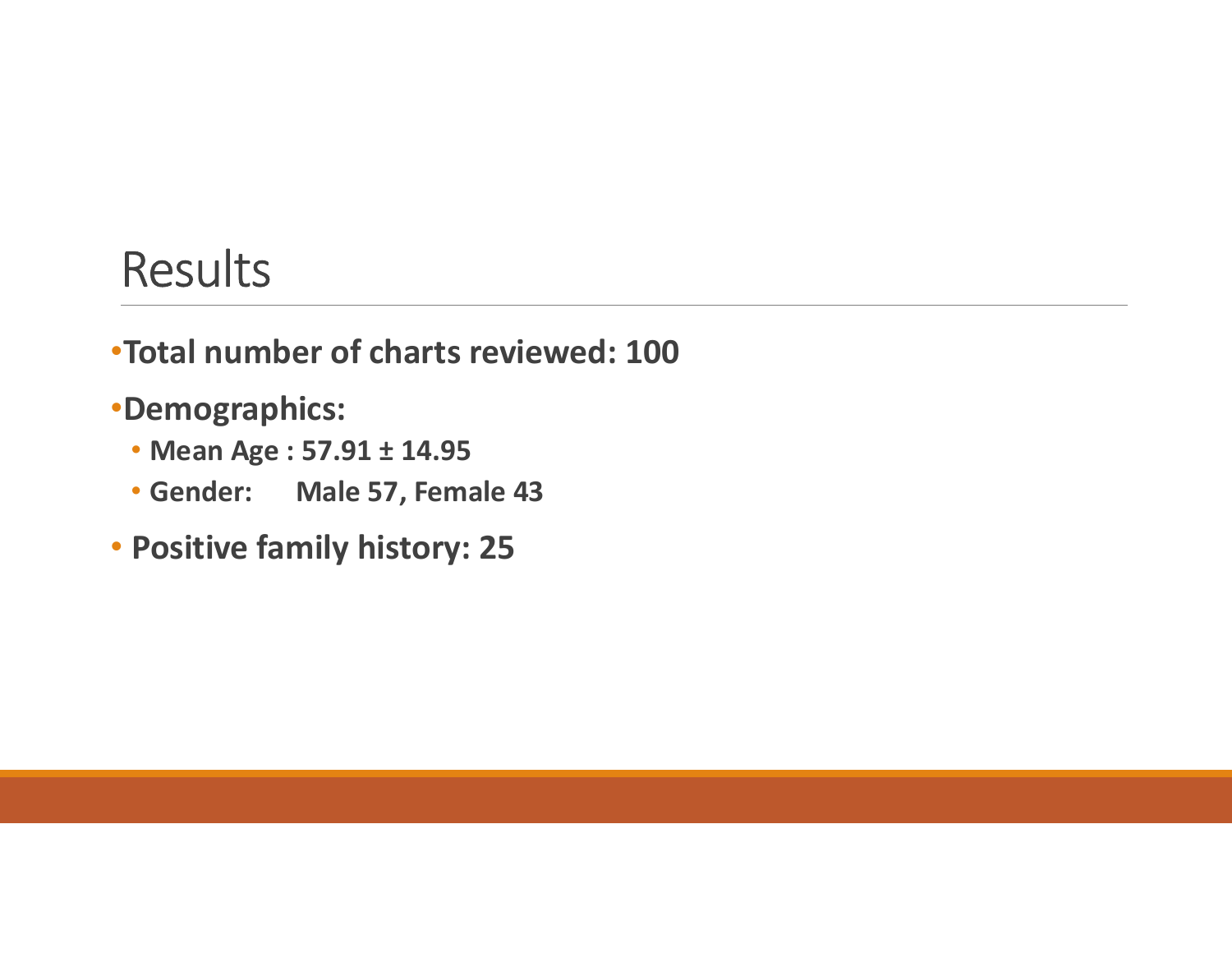| <b>Symptoms</b>         | # of patients |
|-------------------------|---------------|
| Pain                    | 61            |
| Autonomic               | 9             |
| Sensory                 | 40            |
| Motor                   | 5             |
| Sensorimotor            | 51            |
| <b>Balance problems</b> | 57            |

| <b>Symptoms</b>         | # of patients        |                             | <b>SYMPTON</b> |
|-------------------------|----------------------|-----------------------------|----------------|
| Pain                    | 61                   | <b>PAIN</b>                 |                |
| Autonomic               | 9                    |                             |                |
| Sensory                 | 40                   | <b>AUTONOMIC</b>            | ్ల             |
| Motor                   | 5                    | <b>SENSORY-MOTOR</b>        |                |
| Sensorimotor            | 51                   | <b>SENSORY</b>              |                |
| <b>Balance problems</b> | 57                   | <b>MOTOR</b>                | న్             |
| <b>Signs</b>            | #of patients (n=100) | <b>EDX</b>                  | <b>Axona</b>   |
| Sensory only            | 22                   | Sensory only                | 6              |
| Motor only              | 3                    | Motor only                  | 5              |
| Sensorimotor            | 60                   |                             |                |
| <b>Signs</b>            | #of patients         | Sensorimotor                | 41             |
| Foot drop               | 17                   | No large fiber neuropathy : |                |
| Foot deformities        | 42                   |                             |                |
|                         |                      |                             |                |



| PAIN                                    |    |               | 61%                  |
|-----------------------------------------|----|---------------|----------------------|
| <b>AUTONOMIC</b>                        |    | ళ్ల           |                      |
| <b>ENSORY-MOTOR</b>                     |    |               | 51%                  |
| <b>SENSORY</b>                          |    |               | 40%                  |
| <b>MOTOR</b>                            | న్ |               |                      |
| <b>EDX</b>                              |    | <b>Axonal</b> | <b>Demyelinating</b> |
| Sensory only                            |    | 6             | 3                    |
| Motor only                              |    | 5             | $\overline{2}$       |
| Sensorimotor                            |    | 41            | 12                   |
| No large fiber neuropathy : 31 patients |    |               |                      |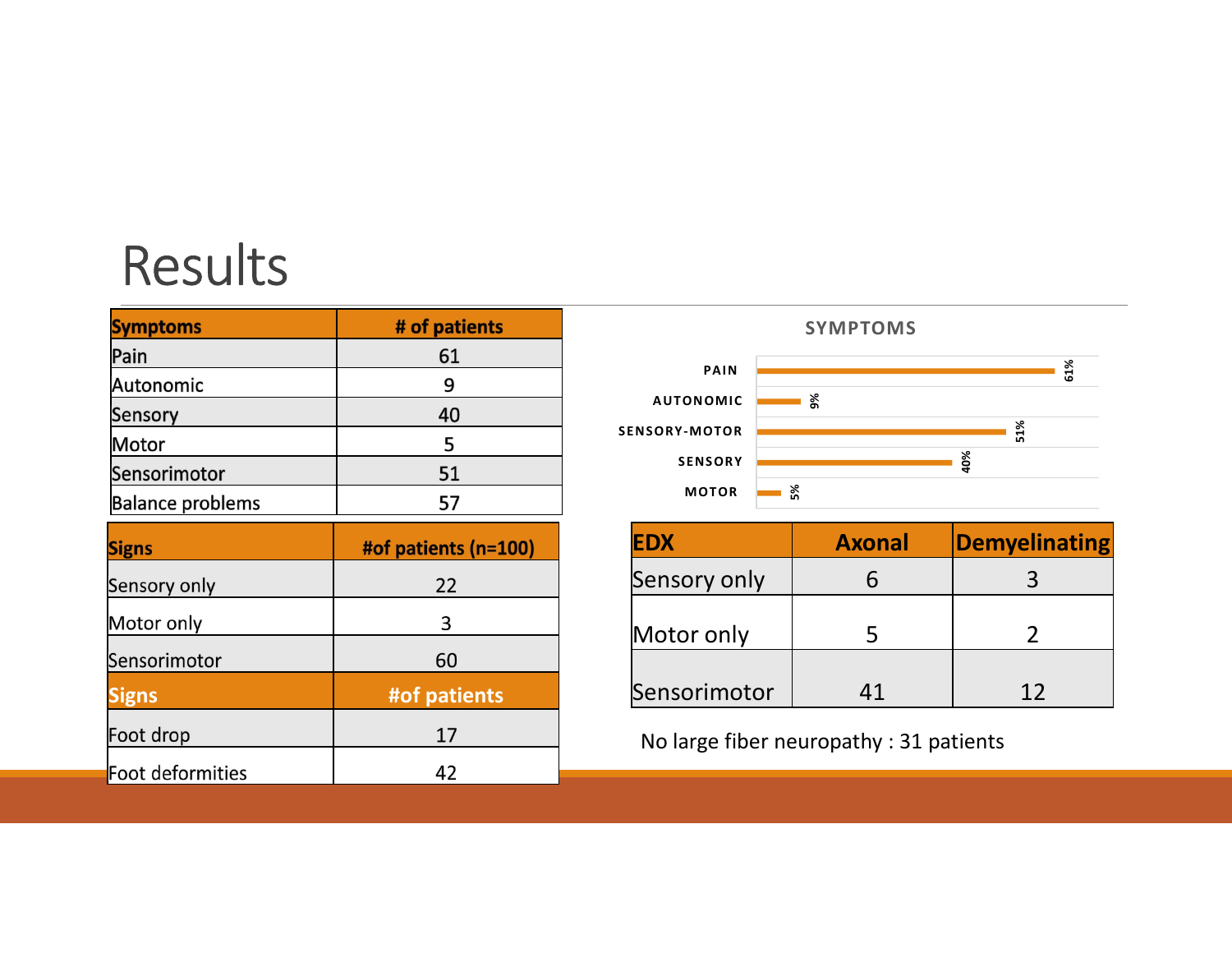# Results: Genetic testing

#### Positive: 9

Negative: 41

Variants of unknown significance: 50

#### Positive:

- PMP 22 duplication: 3
- PMP 22 deletion: 6



#### POSITIVE GENETIC TESTS

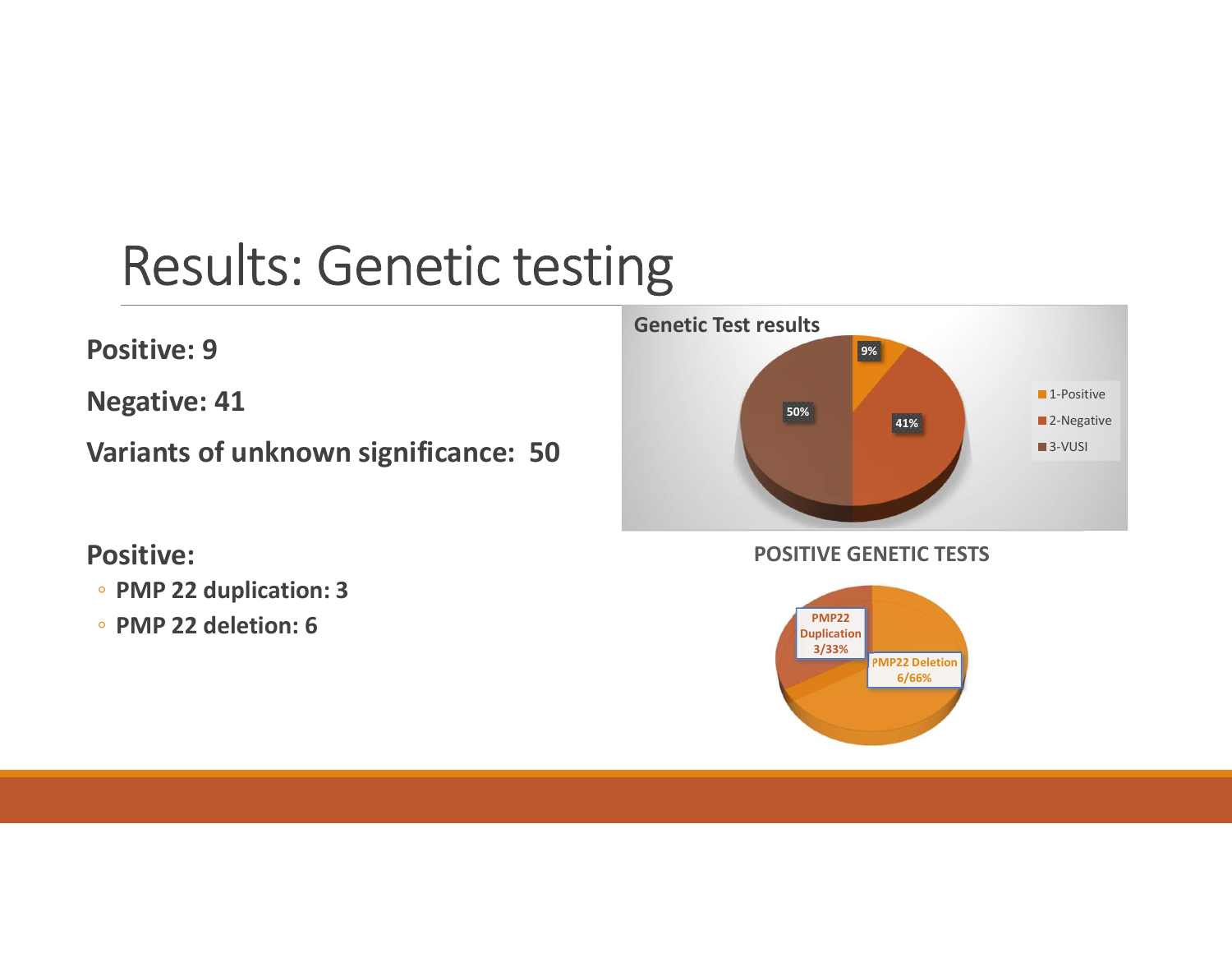### Results/VUS

#### Total number of mutations seen :42 mutations More than one mutation seen in :27(64%) One mutation: 15(36%)

|                     |                  | One mutation: 15(36%) | Results/VUS        | Total number of mutations seen :42 mutations<br>More than one mutation seen in :27(64%)<br>Most common mutations seen: PRX(5/12%) |                                | <b>Type of inheritance:</b>      | AD 25(59.5%)<br>AR 15(35.7%)<br>X-linked: 2(4. |
|---------------------|------------------|-----------------------|--------------------|-----------------------------------------------------------------------------------------------------------------------------------|--------------------------------|----------------------------------|------------------------------------------------|
|                     | <b>Number of</b> | Heterozygo            | <b>Dominant vs</b> | <b>Other Associated gene (no</b>                                                                                                  |                                | <b>Number of</b>                 | Heterozygou                                    |
| <b>Variant Gene</b> | patients         | <b>us</b>             | recessive          | patients)                                                                                                                         | <b>Variant Genea</b>           | patients                         | s.                                             |
| MED25               | 2                | yes                   | AR                 | no                                                                                                                                | <b>DST</b>                     | $\overline{2}$                   | yes                                            |
| <b>AARS</b>         | 3                | yes                   | <b>AR</b>          | <b>LMNA</b>                                                                                                                       |                                |                                  |                                                |
| TRPV4               | 3                | yes                   | AD                 | CHCHD10; SCN10A, WNK1                                                                                                             | AIFM1                          | $\mathbf{1}$                     | yes                                            |
| IGHMBP2             | $\overline{2}$   | yes                   | AR                 | no                                                                                                                                | PLEKHG5                        | $\mathbf{1}$                     | yes                                            |
| ALMS1               | $1\,$            | yes                   | <b>AR</b>          | no                                                                                                                                | <b>FBX028</b><br><b>IKBKAP</b> | $\overline{2}$<br>$\overline{2}$ | yes                                            |
| COL6A1              | 1                | yes                   | AR                 | no                                                                                                                                | SBF <sub>2</sub>               | $\mathbf{1}$                     | yes                                            |
| VRK1                | $\mathbf{1}$     | yes                   | <b>AR</b>          | no                                                                                                                                | GJV1                           | $\mathbf{1}$                     | yes<br>yes                                     |
| SYNE <sub>2</sub>   | $1\,$            | yes                   | AR                 | no                                                                                                                                | <b>SCN11A</b>                  | 1                                | yes                                            |
| KIF1A               | $\overline{2}$   | yes                   | <b>AR</b>          | no                                                                                                                                | <b>TXNRD2</b>                  | $\mathbf{1}$                     | yes                                            |
| MATR3               | $\mathbf{1}$     | yes                   | AD                 | SELENON                                                                                                                           | <b>SETX</b>                    | $\overline{4}$                   | yes                                            |
| <b>GARS</b>         | $\overline{2}$   | yes                   | <b>AD</b>          | no                                                                                                                                | CHCHD10                        | $\mathbf{1}$                     | yes                                            |
| <b>FLNC</b>         | $\mathbf{1}$     | yes                   | AD                 | <b>VCL</b>                                                                                                                        | CLCN <sub>1</sub>              | $\mathbf{1}$                     | yes                                            |
| REEP1               | $\mathbf{1}$     | yes                   | AR                 | no                                                                                                                                | INF <sub>2</sub>               | $\mathbf{1}$                     | yes                                            |
| DCTN1               | $\overline{2}$   | yes                   | AD                 | FB038, SPG11; SETX                                                                                                                | ATL1                           | $\mathbf{1}$                     | yes                                            |
| CPT1C               | $\overline{2}$   | yes                   | AR                 | no                                                                                                                                | <b>SLC52A2</b>                 | $\mathbf{1}$                     | yes                                            |
| SPTLC1              | $\mathbf{1}$     | yes                   | <b>AD</b>          | no                                                                                                                                | SH3TC2                         | $\mathbf{1}$                     | yes                                            |
| <b>LMNA</b>         | $\mathbf{1}$     | yes                   | AR                 | <b>AARS</b>                                                                                                                       | LRSAM1                         | $\mathbf{1}$                     | yes                                            |
| <b>PRX</b>          | 5                | yes                   | ${\sf AR}$         | SETX ; SCN11A; WNK1                                                                                                               | <b>SPTLCZ</b>                  | 1                                | yes                                            |
| DYNC1H1             | $\overline{2}$   | yes                   | AD                 | SLC52A2; SCN11A                                                                                                                   | EGR <sub>2</sub>               | $\mathbf{1}$                     | yes                                            |
|                     |                  |                       |                    | IKBKAP, SPTLCZ; TRPV4,                                                                                                            | <b>SPG11</b>                   | $\mathbf{1}$                     | yes                                            |
|                     |                  |                       | ${\sf AD}$         | WNK1                                                                                                                              | <b>VCL</b>                     | $\mathbf{1}$                     | yes                                            |
| SCN10A              | 3                | yes                   |                    |                                                                                                                                   | <b>SELENON</b>                 | $\mathbf{1}$                     | yes                                            |

#### Type of inheritance: AD 25(59.5%) AR 15(35.7%) X-linked: 2(4.8%)

|                                                                           | Type of inheritance:                              |             |                     |                                    |
|---------------------------------------------------------------------------|---------------------------------------------------|-------------|---------------------|------------------------------------|
|                                                                           | AD 25(59.5%)<br>AR 15(35.7%)<br>X-linked: 2(4.8%) |             |                     |                                    |
|                                                                           | <b>Number of</b>                                  | Heterozygou | <b>Dominant vs</b>  | <b>Other Associated gene (no</b>   |
| <b>Variant Genea</b>                                                      | patients                                          | s.          | recessive           | patients)                          |
| <b>DST</b>                                                                | $\overline{2}$                                    | yes         | AR                  | EGR2, SETX; FBX038                 |
|                                                                           |                                                   |             |                     | ATP, 7A, GJB1, LAS1L, PDK3, PRPS1, |
| AIFM1<br>PLEKHG5                                                          | $\mathbf{1}$<br>$1\,$                             | yes         | X-link<br><b>AR</b> | UBA1                               |
| <b>FBX028</b>                                                             | $\overline{2}$                                    | yes         | AD                  | no<br><b>DST</b>                   |
| <b>IKBKAP</b>                                                             | $\overline{2}$                                    | yes         | AR                  | SCN10A, SPTLCZ                     |
| SBF <sub>2</sub>                                                          | $\mathbf{1}$                                      | yes         | <b>AD</b>           | no                                 |
| GJV1                                                                      | $1\,$                                             | yes<br>yes  | X-link              | LRSAM1                             |
| SCN11A                                                                    | $\mathbf{1}$                                      | yes         | AD                  | SCN9A                              |
| <b>TXNRD2</b>                                                             | $1\,$                                             |             | <b>AR</b>           | no                                 |
| <b>SETX</b>                                                               | $\overline{4}$                                    | yes<br>yes  | AR                  | DST, EGR2; PRX; DCTN1              |
| CHCHD10                                                                   | $\mathbf{1}$                                      | yes         | <b>AD</b>           | TRPV4                              |
| CLCN <sub>1</sub>                                                         | $\mathbf{1}$                                      | yes         | AD                  | <b>FLNC</b>                        |
| INF <sub>2</sub>                                                          | $1\,$                                             | yes         | AR                  | no                                 |
| ATL1                                                                      | $\mathbf{1}$                                      | yes         | AD                  | SH3TC2                             |
| <b>SLC52A2</b>                                                            | $\mathbf 1$                                       | yes         | <b>AR</b>           | DYNC1H1                            |
| SH3TC2                                                                    | $\mathbf{1}$                                      | yes         | AR                  | ATL1                               |
|                                                                           | $\mathbf 1$                                       | yes         | <b>AD</b>           | GJV1                               |
|                                                                           |                                                   | yes         | <b>AD</b>           | <b>IKBKAP, SCN10A</b>              |
|                                                                           | $\mathbf 1$                                       |             |                     |                                    |
|                                                                           | $\mathbf 1$                                       | yes         | ${\sf AR}$          | DST, SETX                          |
|                                                                           |                                                   |             |                     |                                    |
| LRSAM1<br><b>SPTLCZ</b><br>EGR <sub>2</sub><br><b>SPG11</b><br><b>VCL</b> | $\mathbf 1$<br>$\mathbf 1$                        | yes<br>yes  | ${\sf AR}$<br>AD/AR | DCTN1, FB038<br><b>FLNC</b>        |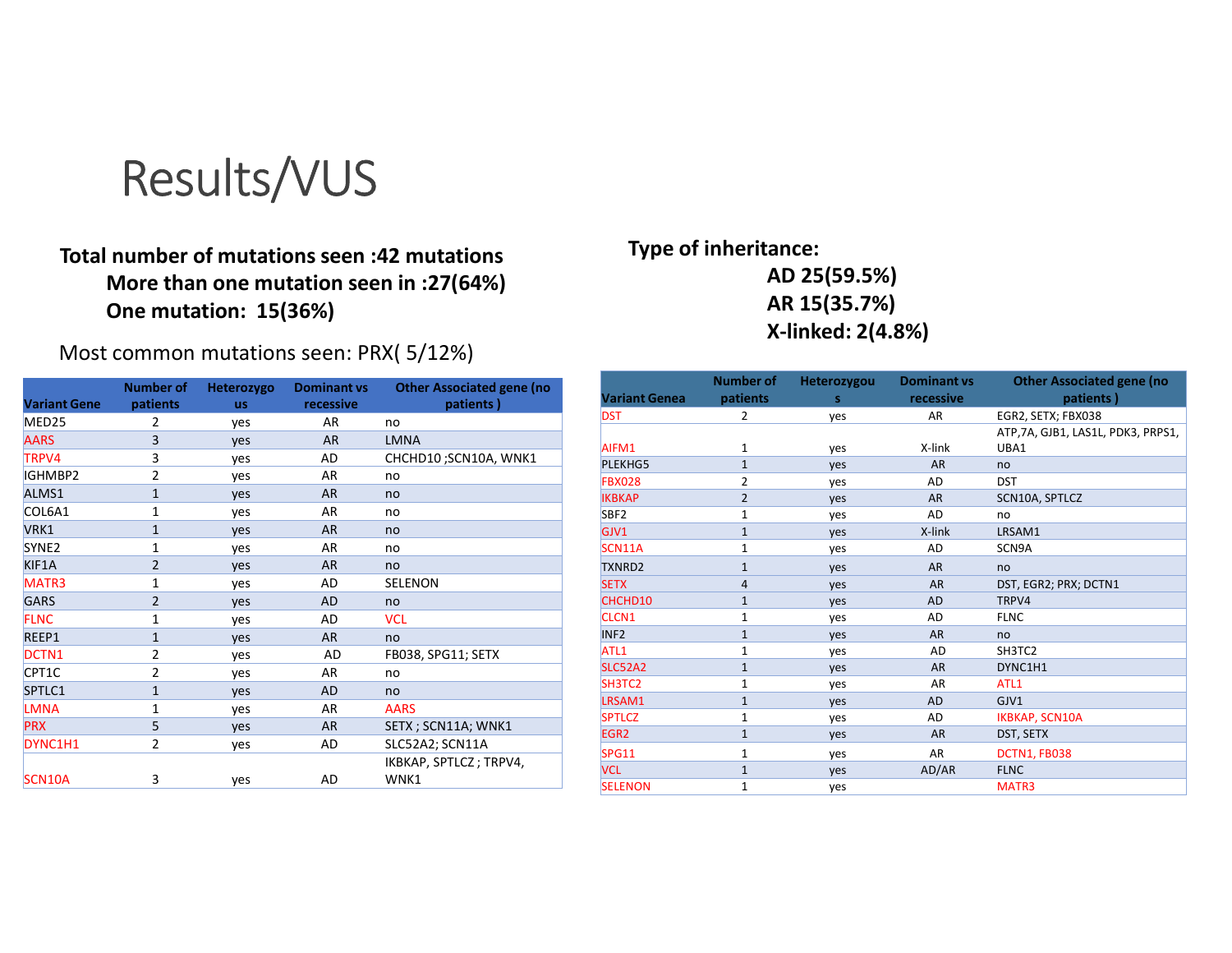| Results               |                |                   |                       |                                                                             |
|-----------------------|----------------|-------------------|-----------------------|-----------------------------------------------------------------------------|
|                       | Positive (n=9) | <b>VUS (n=50)</b> | <b>Negative(n=41)</b> | Age                                                                         |
| Age                   | 49±13.6        | 65±14.3           | 58.6±18.1             | 100<br>90<br>80<br>70                                                       |
| Gender                |                |                   |                       | Age (years)<br>• Positive<br>50<br>$\bullet$ VUS<br>4(<br>30<br>• Negative  |
| Male                  | 5 (56%)        | 27(54%)           | 25(61%)               | 20<br>10<br>$\overline{0}$<br>60<br>20<br>$40\,$<br>$\mathbf 0$<br>Patients |
| Female                | 4(44%)         | 23(46%)           | 16(39%)               |                                                                             |
| <b>Family history</b> | 6(66%)         | 9(18%)            | 10(24%)               |                                                                             |
|                       |                |                   |                       |                                                                             |
|                       |                |                   |                       |                                                                             |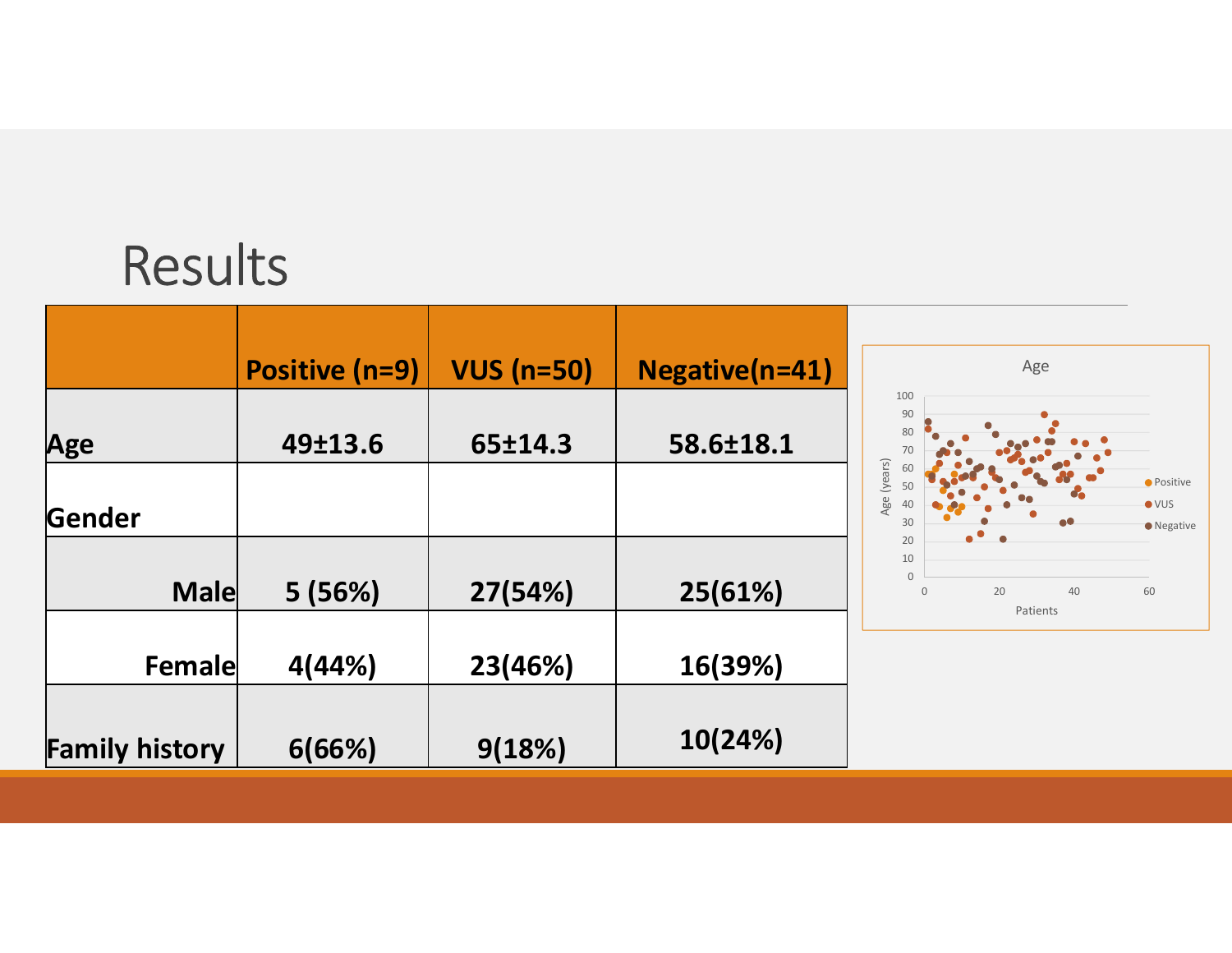| Results                 |                  |              |                        |
|-------------------------|------------------|--------------|------------------------|
|                         | Positive (n=9)   | $VUS (n=50)$ | <b>Negative (n=41)</b> |
| Pain                    | 8(88%)           | 32(64%)      | 22 (54%)               |
| Sensory                 | 9(100%)          | 45(90%)      | 37(90%)                |
| <b>Motor weakness</b>   | 8(88%)           | 35(70%)      | 21(51%)                |
| <b>Foot deformities</b> | 6(66%)           | 14(28%)      | 22(54%)                |
| <b>Foot drop</b>        | 3(33%)           | 8(16%)       | 6(14.6%)               |
| <b>CK elevation</b>     | 3/7(43%)         | 14/32(44%)   | 9/20(45%)              |
| <b>EDX testing</b>      |                  |              |                        |
| Demyelinating           | 3(33%)           | 7(14%)       | 6(15%)                 |
| Axonal                  | 6(66%)           | 25(50%)      | 21(51%)                |
| Normal                  | $\boldsymbol{0}$ | 16(32%)      | 14(34%)                |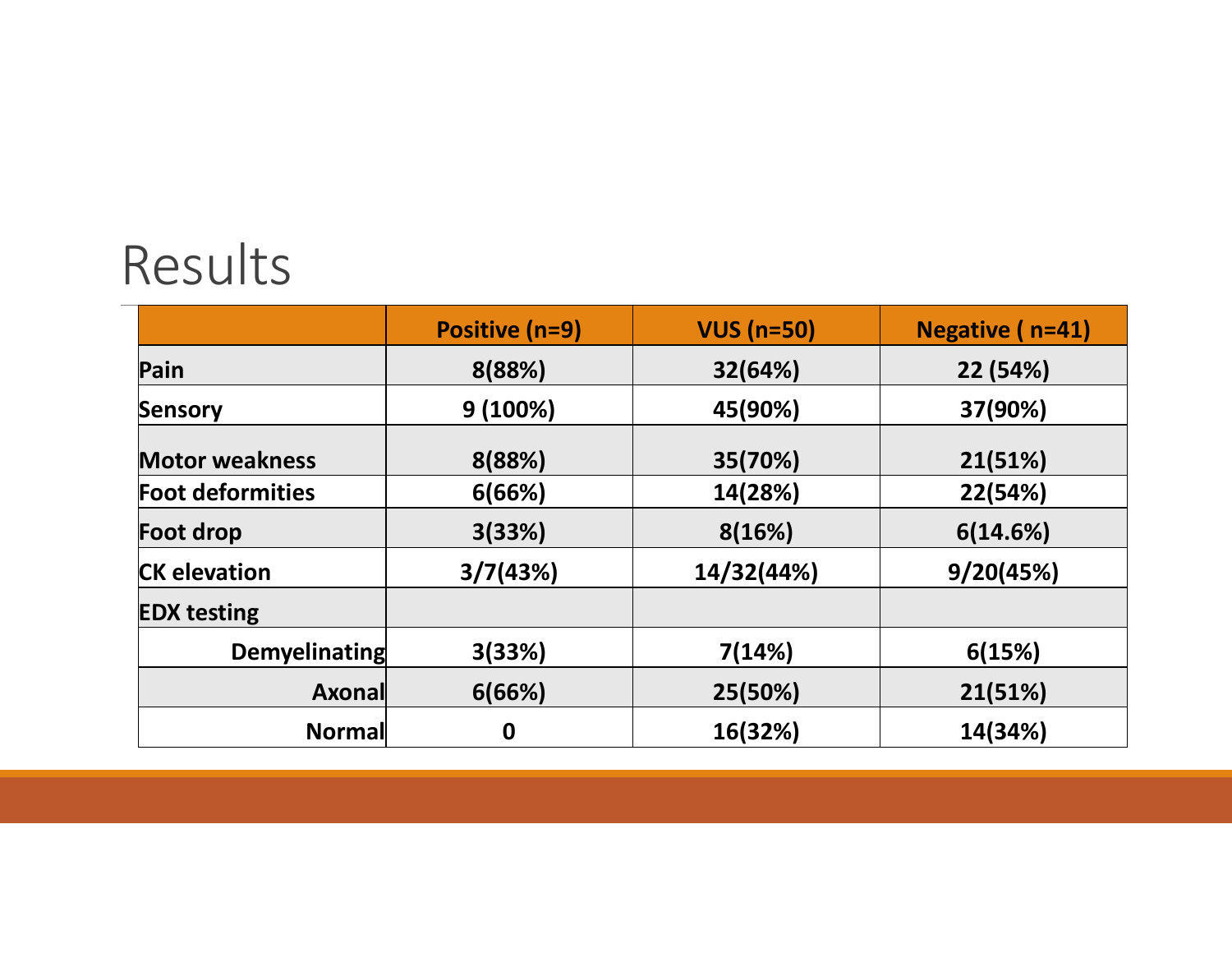# DISCUSSION

1) PMP22 Deletions comprise 80% of the patients with hereditary neuropathy with pressure palsies and PMP22 Duplications comprise 70% of the patients with CMT

66% of our patients with positive test had PMP22 deletions and 33% had PMP22 duplications. PMP22 gene mutation is most common in our group of positive patients

2) Unlike prior conception of no pain in hereditary neuropathy, pain reported in 74% patients with HNPP (Beales, 2017) and in CMT frequency ranges between 56 to 96% (Na Young Jeong, 2013)

88% of our patients with positive genetic testing and 64% with VUS reported pain

3) Sensory symptoms are usually mild and usually distal sensory loss is mostly reported in adults, more common in hereditary sensory neuropathies

Sensory symptoms have been reported by most of our patients and all with positive genetic test result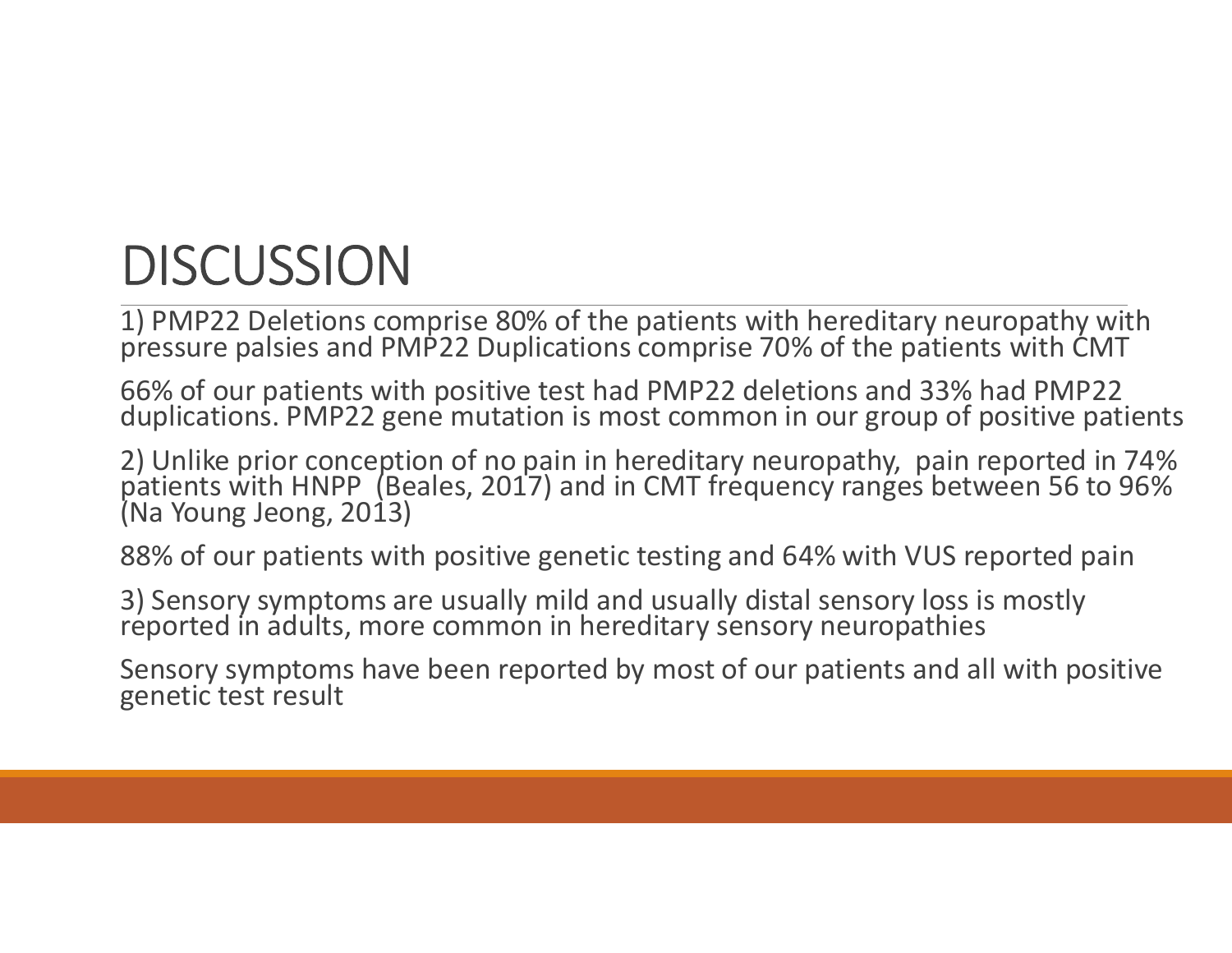# DISCUSSION

4) Foot deformities become more prevalent with age but are variable even DISCUSSION<br>4) Foot deformities become more prevalent with age but are variable ever<br>among same-age relatives (Dyck and Lambert 1968)<br>66% of our patients with positive result had foot deformities<br>5) Since the early 1990s, o

66% of our patients with positive result had foot deformities

5) Since the early 1990s, over 75 genes have been found to be defective in Charcot-Marie-Tooth disease patients

**6) SCUSSION**<br>
4) Foot deformities become more prevalent with age but are variable even<br>
among same-age relatives (Dyck and Lambert 1968)<br>
66% of our patients with positive result had foot deformities<br>
5) Since the early 1 cells, and is mutated in Dejerine-Sottas syndrome (MIM 145900) and Charcot-Marie-Tooth disease type 4F

PRX has been the most common identified mutation in our variants of unknown significance and not associated with any particular phenotype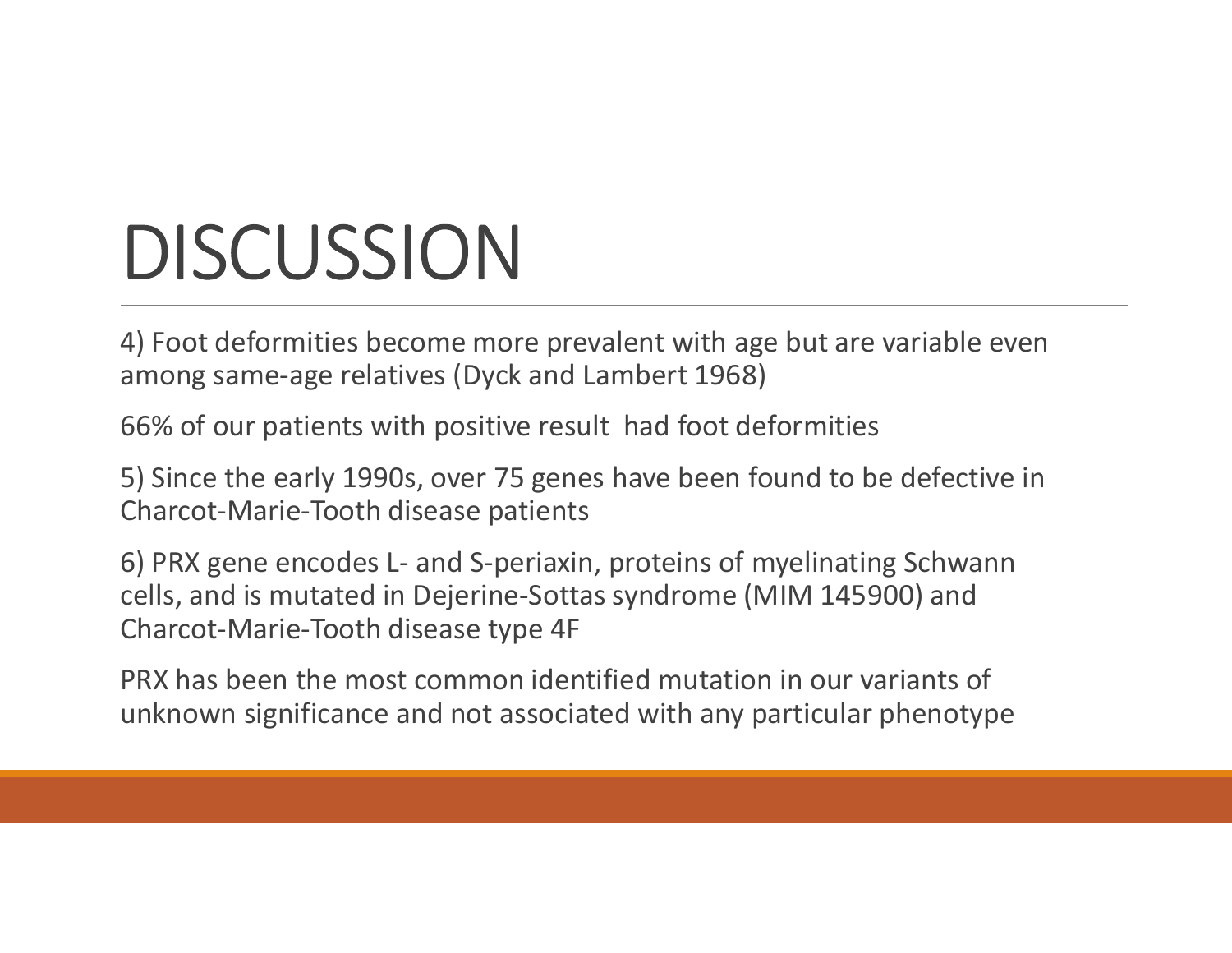# Conclusion

1) Genetic testing has been positive in only 9% of patients, however variants of unknown significance have been present in 50% of our patients

2) Pain is a prominent feature in most of our patients

3) Foot deformities are common in patients with positive genetic testing, less common in our VUS group

4) No specific phenotype could be identified within the VUS group, probably due to the wide variability and small numbers of each gene mutation identified